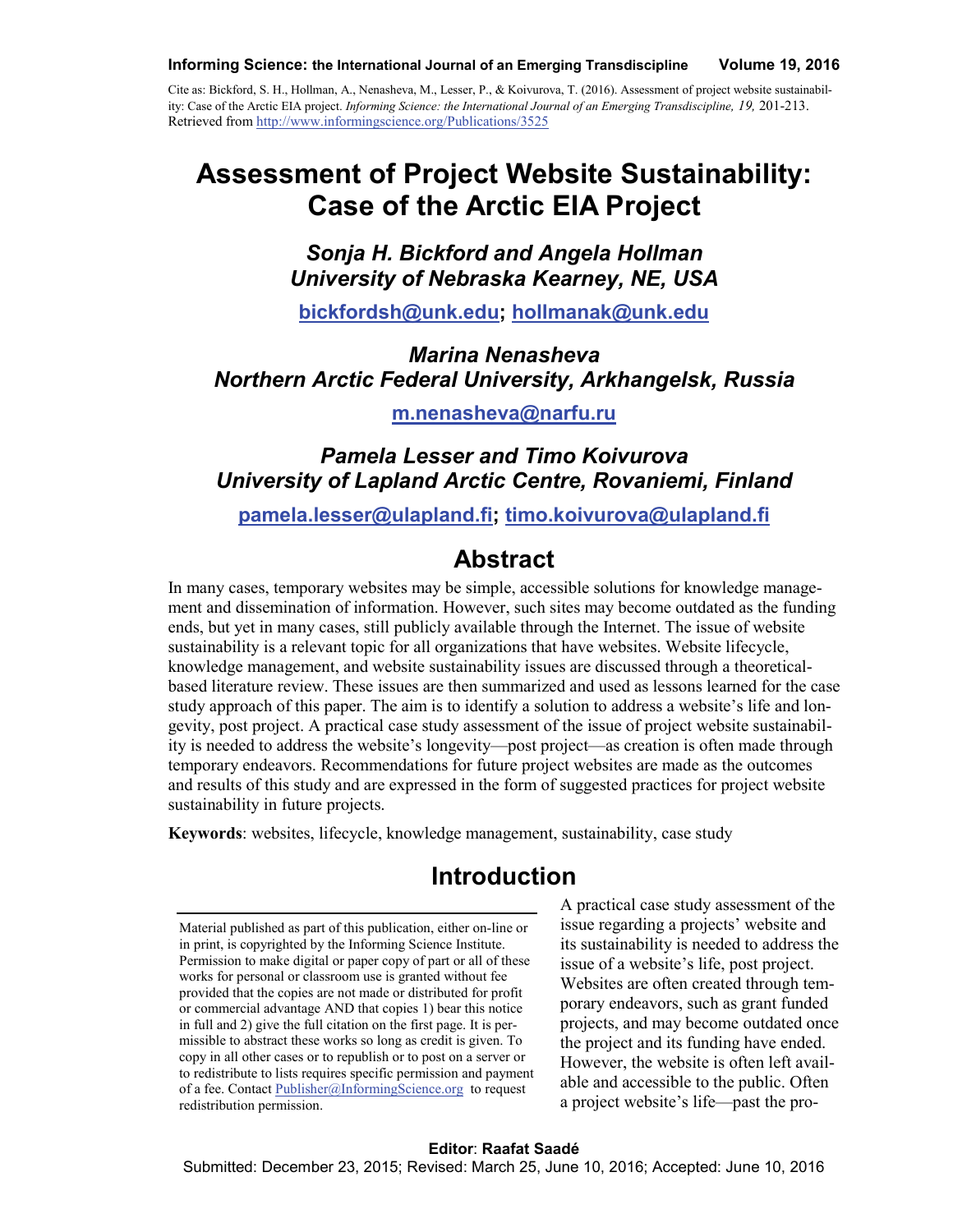ject's lifecycle—has been left unplanned and thus has resulted in outdated and dead links. Website lifecycle, knowledge management, and website sustainability issues are discussed and covered through a theoretical based literature review which are then summarized and used as lessons learned for the case study approach of this paper. Recommendations for future projects are made in regards to dissemination of results via a website as the outcomes and results of this study are expressed in the form of suggested practices for project website sustainability in future projects.

Information structured as web content is extremely important for an organization that needs to distribute knowledge and share information with a wider audience. Publishing web content is becoming a complex process that requires an adequate information system. This information system has to meet not only the changing Internet-related technologies, but also the creation and maintenance needs of both website authors and editors. Implementing a publishing and collaboration system where content is easily updated and system specifications are met becomes a tradeoff between these requirements (Pastore, 2006). Besides the collaboration between the authors and editors, the issue of sustainability—website's lifecycle above and beyond the project—is a relevant and timely issue because the amount of grant project work is ever increasing, especially in the field of academia.

During the past few decades, research has been conducted in project website quality, lifecycle, and statistics (Auer, Lehmann, Ngomo, & Zaveri, 2013; Griffiths & Christensen, 2005; Olsina, Godoy, Lafuente, G., Rossi, 1999). In addition, as stated by Gellersen, Wicke, and Gaedke (1997), the maintenance of web applications is a difficult and error-prone task because many design decisions are not directly accessible at run time, but rather embedded in file-based resources. In conducting research via search engines, it has become apparent that the dead links will stay active, and users will get an invalid, no content, or error page. Many web pages contain hyperlinks to other related pages, downloads, source documents, and other web resources. Website administrators can choose to change or update their web content. However, by neglecting to change and update sites, outdated information will be cached creating a black hole of information that will waste the users' time and energy, and seriously impact the user experience. This is a global issue that can be addressed through planning for knowledge management systems (KMS) and website lifecycle, especially in the case where a website is created for a short-term project or endeavor.

To give an example, in the case of a two-year grant funded project in Finland, the website developed by the research project team was aimed at addressing the issue of the environmental impact assessments (EIA) in the Arctic. The EIA is a legal process addressing the environmental impacts of a large scale development project during its planning-phase. The EIA process is used worldwide and is written into legislation, which describes the process and the overseeing authorities. In the United States, the National Environmental Policy Act (NEPA) describes the process and charges the Environmental Protection Agency (EPA) as the overseeing authority in cases such as the Clean Air Act. For the EU countries, the EIA Directive is then transposed into national legislation and then implemented and overseen regionally by regional centers, such as the center for economic development, transport, and the environment (ELY-Centre) in Finland. This particular EIA project, discussed in more detail later as the main case study, was developed initially through a research center in Finland because of the identified and growing interest into developing large scale projects in Northwestern Russia, and the EIA process in this particular area of Northwestern Russia was noted to be so complex that it was creating a market entry barrier for business developers into these specific Northwestern regions of Russia. It should be noted that, at this time, there was a large, growing interest in the region as this project happened prior to the current political situation. The stakeholders of this project expect and hope that the situation will return to a more positive one at some point in the near future. The website developed during this project was a solution for the market entry barrier problem as the site created an open, free, easily accessible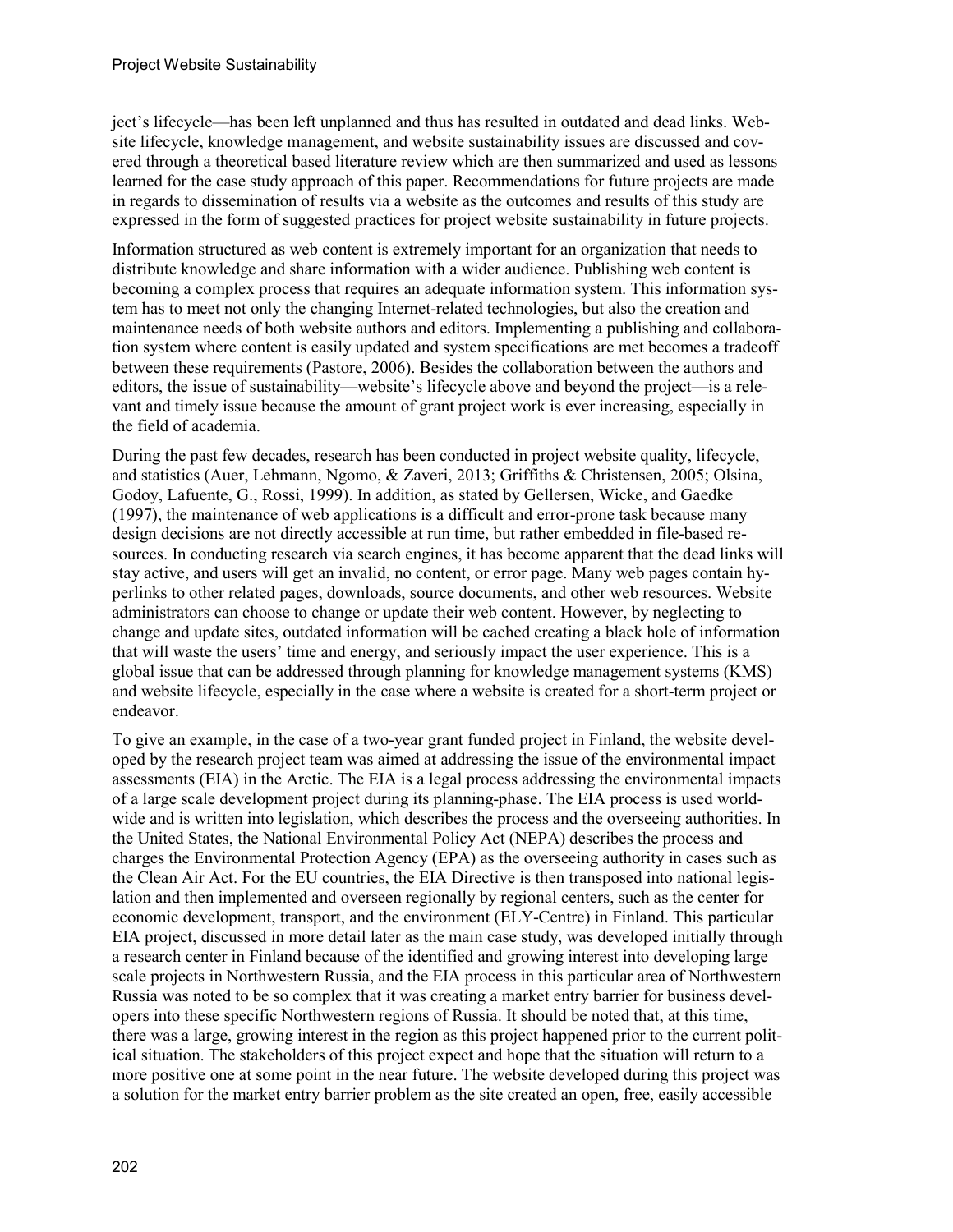location to find key information. Key EIA information was collected onsite from six different locations in Northwestern Russia, and then the website became the repository for this EIA process information, which included the location and contact information for decision makers within the legal process (Bickford, Nenasheva, Kankaanpaa, Koivurova, & Hlavnicka, 2015). This information was current for the life of the project, which extended from 2013-2015. Before this time period, the information collected and displayed on this website was not readily accessible to corporations that wanted to enter the Northwestern Russian market. The open-access website created during the project was well received by the project's stakeholders. Stakeholders of the project included representatives from both public and private sectors in Finland. Stakeholders stated in the project's closing seminar that the created website fully addressed the market entry barrier that the country's EIA process had created. The site currently serves as an excellent example of a simple KMS serving out previously hidden knowledge and improving collaboration between corporations and the country's legal processes. The website also models information dissemination for other regions or countries where a process or regulation, such as the EIA, creates a market entry barrier.

Websites, as shown in the above-mentioned project, are an excellent tool that can minimize or eliminate such barriers. Dealing with complicated organizational situations, such as a research based institution which continuously collects and disseminates research results, requires a process for managing the organizational knowledge flow so as to achieve its organizational goals. Since a KMS is defined as an information system which supports different phases of the knowledge management (KM) process (Alavi & Leidner, 2001), such a system is an excellent solution for a research institution, as noted above. As found by Dehghani and Ramsin (2015), when developing comprehensive processes for KMS, the analysis and maintenance phases of most KMS are poorly covered by most of the evaluated methodologies. This leads us to believe that there is a need for addressing issues of KMS sustainability, which will lead to better sustainability of project and organizational information.

As stated by Narin, Hamilton, and Olivastro (1997), scientific research – research that is performed in academic and governmental research institutions and supported by governmental charitable agencies – is the driving force behind high technology and economic growth. During the past decade, rapid growth of academic research has been seen. Contributing to this rapid growth are federal initiatives, as well as technological advances that facilitate communication and opportunities for division of labor, risk sharing, and increased research credibility (Clark, 2010; Vincent-Lancrin, 2006). Two pieces of evidence of the growth of academic research lie in the increased number of higher education researchers and the increased output of scientific articles (Vincent-Lancrin, 2006). The technological advances and increased research output has driven the need for the dissemination of results to a larger stakeholder group. Thus, it makes sense that many research projects create low-cost, easily accessible KMS through websites as part of their projects and project plans. However, many do not include or plan for the project website sustainability post-project. This has created the following question: What should a project research investigator or team do in terms of planning for their project website's life beyond the project lifecycle itself? The following discussion will focus on project implementations, which create websites to serve as simple KMS. The discussion will also focus on sustainability issues with website creation and sustainability planning. Following the theoretical literature review a case study and recommendations for future project website planning will be presented through the results section of this study.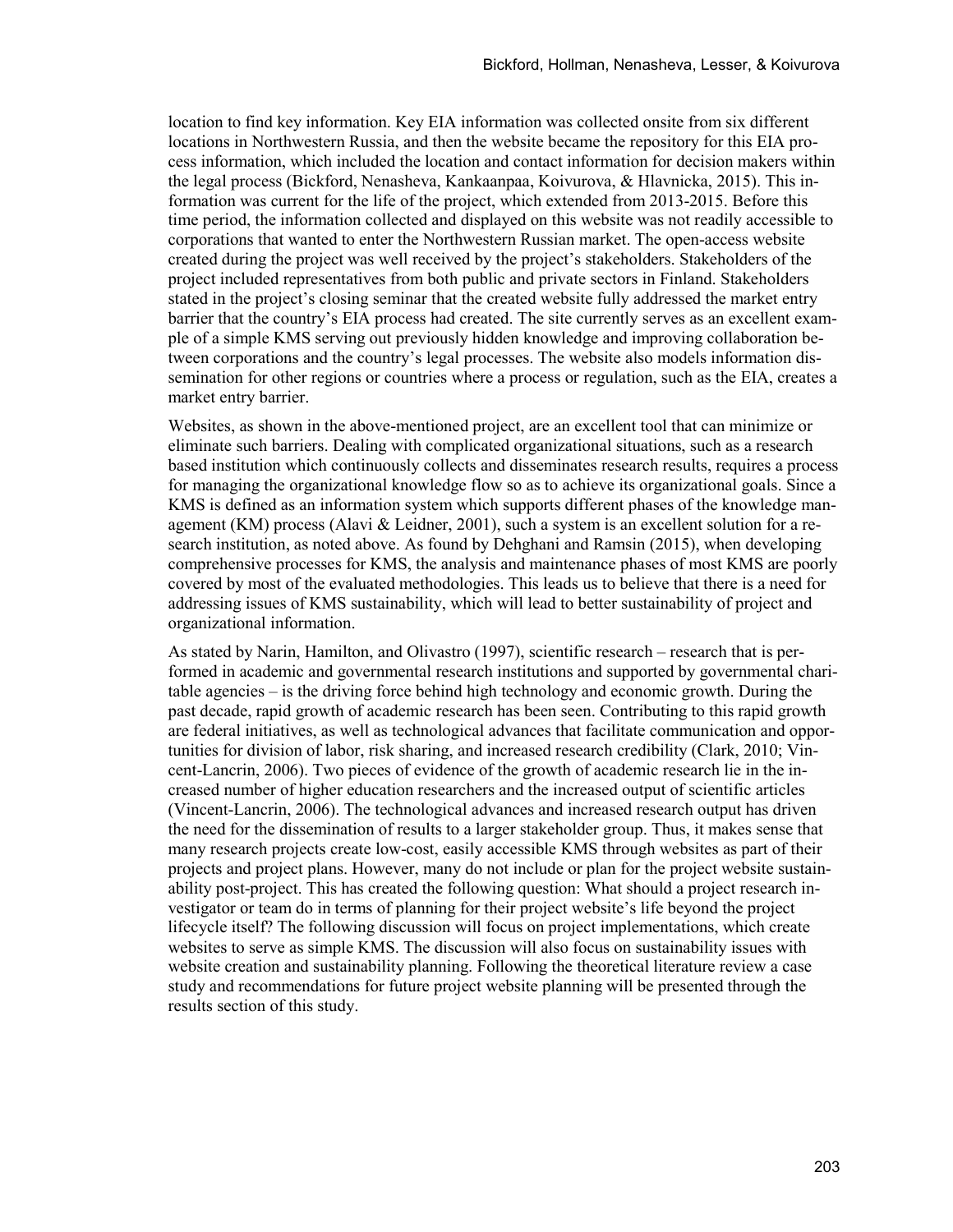# **Project Website Sustainability Planning**

#### *Literature Review*

Thousands of websites with broken links and outdated information exist (Bomberger, 2016). The reason that such broken websites exist is that the Internet is open to anyone and sites are created by all kinds of people and entities. For example, small nonprofits contributing to broken sites do not prioritize updating web content or social media due to thinly stretched resources (Greenberg & MacAulay, 2009; Mansfield 2012; McMahon, Seaman, & Buckingham, 2011). Universities often use short-term grant funds to document and evaluate various projects (Vogel, Seifer, & Gelmon, 2010) and often do not have resources to maintain projects, and the associated websites, in the long term. Thus, examples of dead or outdated websites can be found throughout the web in most fields and countries. Knowledge and information are valuable resources that must be achieved, disseminated, and sustained.

Knowledge is more relevant to sustained business than capital, labor, or land (Geisler & Wickramasinghe, 2015), and stakeholder involvement in most research and projects is an important factor. In many cases, stakeholder involvement and participation is seen as a key factor to ensure that investigations are completed for certain target groups and types of organizations and meet their needs and demands (Pawlowski & Bick, 2015). In recent years, the usage of KMS, often in combination with information and communication technology (ICT), has contributed to many stories of organizational success (Wilson, 2002). Organizations often use KM to strategize their next maneuver within the marketplace to create sales growth or to gain deeper understanding about their market share (Salojarvi, Furu, & Sveiby, 2005). Within the realm of KM research, many projects have been funded to help corporations implement a new initiative or process. The purpose of such funded initiatives, in one instance, was to provide a strategy for corporations, particularly in a rural, non-developed area, to overcome barriers into a new marketplace (Bickford et. al., 2015). A project of this manner provides a doorway for corporations to enter into a rural area, where certain processes and procedures may otherwise hinder much needed progress and growth (Nenasheva, 2014). The main toolkit used within this particular KM research project was a web application, which provided the corporations with the needed information to overcome a large market entry barrier serving as a simple KMS (Bickford et al., 2015).

Looking deeper at project funding for such initiatives, the main problem, as discussed in this article, is incorporating sustainability of the implementation element within the current process, which currently uses web applications as a major component. When defining sustainability, this study concentrates on the applied implementation portion of a short-term funded project revolving around the usage of a website application, which provides ongoing support for the KM strategy or initiative. Sustainability is a term that has a variety of meanings, and in this case we define sustainability as longevity of the website's lifecycle past the project's lifecycle itself. This study is also under the assumption that the website application created, not only supports the initial implementation of the KM initiative, but also helps sustain the KM initiative providing continual benefits to that of the stakeholders (Drucker, 1990; Hall & Hord, 2001). This differs from many short-term projects which only delve in planning and piloting aspects.

Since the public health sector has a pool of research involving short-term funding for project initiatives that are then implemented and presented to public stakeholders, literature has been drawn from this genre to provide a theoretical framework. First of all, main reasons from the public health community initiatives literature should be considered as it addresses why sustainability within the short-term funding process presents such a large problem. Pluye, Potvin, and Denis (2004) emphasize that programs with short-term funding need to be implemented long-term to allow for time to recognize the impacts being made. If programs are not sustained, the parties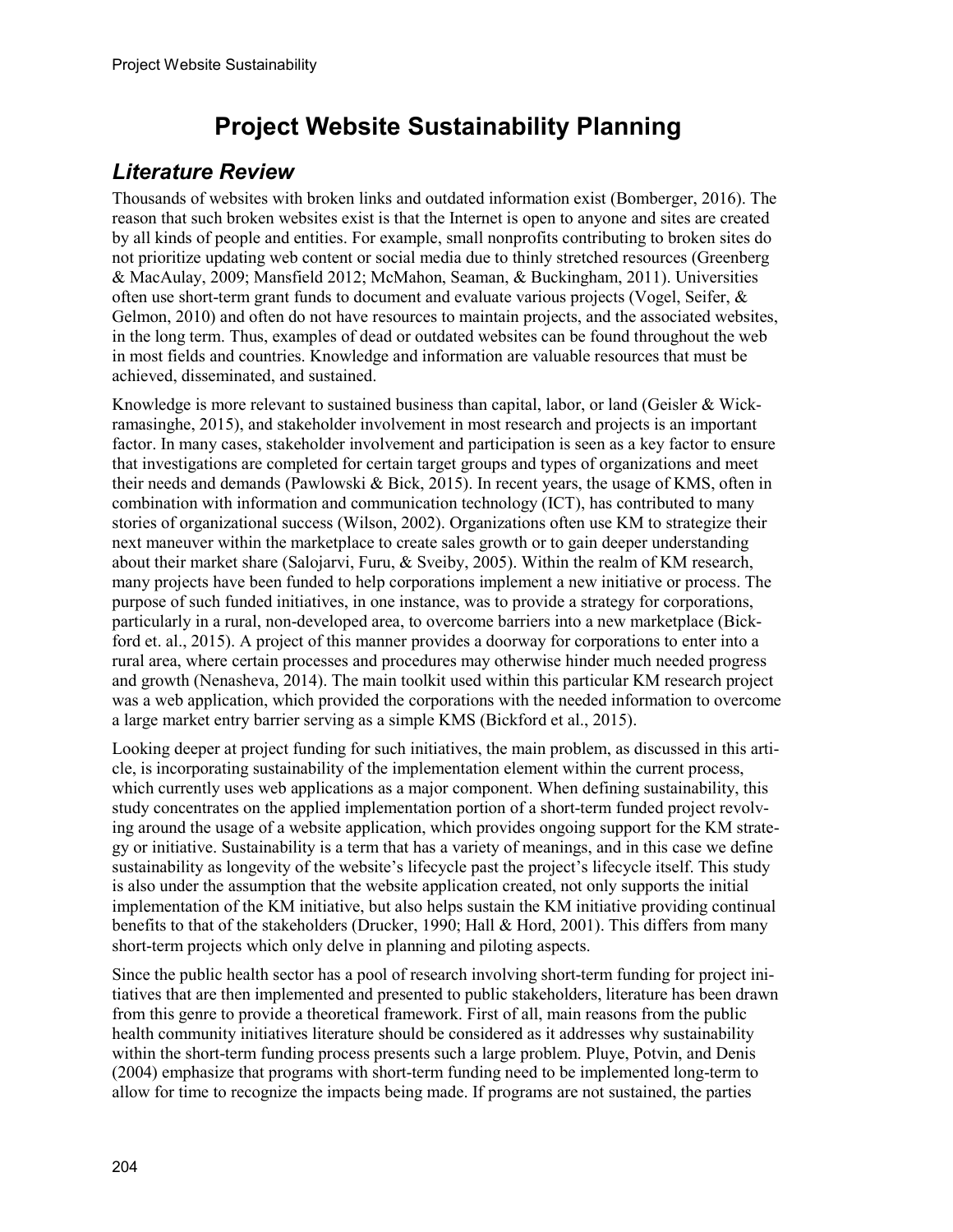involved (including corporations and communities) will not only lose interest, but also the time and money that was initially invested upfront. This leads corporations and communities to become dissatisfied and hesitant to enter into any more future projects (Goodman, Steckler, Hoover, & Schwartz, 1993; Shediac-Rizkallah & Bone, 1998). Thus, a total loss of not only sustainability but the initiative of the entire project. To try and provide a model of sustainability, Johnson, Hays, Center, and Daley (2004) provided a planning model, which emphasizes not only the importance of project longevity, but also the importance of stakeholder relationships within the sustainable project. Planning for sustainability of implementation initiatives, especially those involving web applications, is a challenge and one that has not yet been addressed in many KM projects. Also, Touré, Michel, and Marty (2016) stated that integrating and including material and information in implemented information systems that aims to increase and influence awareness and create more positive beliefs about the systems will, in turn, help create solutions for models, processes, and sustainable use. Many short-term grant funding sources require newly implemented initiatives or methods to present evidence on the effectiveness, which proves difficult due to to the short timeline and often limited resources. Providing a website application as the implementation methodology gives the plan for implementation not only a clear focus, but provides a wide range of accessibility to all stakeholders and technological platforms and information can be widely disseminated as often directed by stakeholders or project sponsors. Thus, the website application becomes an immediate go-to platform when choosing an implementation methodology.

However, the problem, addressed in this paper, is how such a website application is sustained after the initial funding process is over. Grant funding and other funding mechanisms typically support new processes and initial implementations. After this funding is spent, the sustainability of the implementation becomes, essentially, impossible to fund. Applying for additional grant funding to sustain an already implemented process is very hard to find, and even then, will also expire after a short-term period of, on average, 1 to 3 years. As described through the case study and stated by Dehghani & Ramsin (2015) there is a need for solutions for sustainable KMS processes and methodology that addresses the unique needs of short term projects with limited funding, but that have a long-term continued impact and serve the needs of a larger stakeholder and user group. In looking at the case study and best practice recommendations, a potential solution to the problem of supporting ongoing websites through short-term funding projects might be found.

# **Case Study – Arctic EIA Project Website**

Too often websites become obsolete and outdated due to a lack of planning for sustaining and updating the information in the future. During the University of Lapland Arctic Centre's two-year (2013-2015) Arctic EIA project, the topic was widely discussed throughout the project's life. Both the project team members, consisting of an international group of researchers from Finland and the United States, as well as the project's stakeholder group, consisting of representatives from large industries, key public decision makers in the field of environmental impact assessments, and representatives from non-governmental organization, all agreed and recommended that one of the key deliverables from the project work, the Information Service (IS)-Russia website, needed to have a sustainability plan for the long term. This key deliverable of sustainability planning would help alleviate the website from dying on the vine after the project was over and the budget had run out. Most people at some point have landed on these dead links or outdated webpages; the information is great, but would be more valuable if updated. The main question and goal of this study is to identify a solution to address a website's life and longevity, post project. More specifically, how can our project's website, IS-Russia, be different from so many others prior to this one? Key points requested from the institution and the project team were that the website remain in the Arctic Centre's domain and ownership as the goal is to expand upon this initial study. This study used a focus group consisting of the project team, the institution providing funding, and the project's stakeholder group to answer this question. Other questions that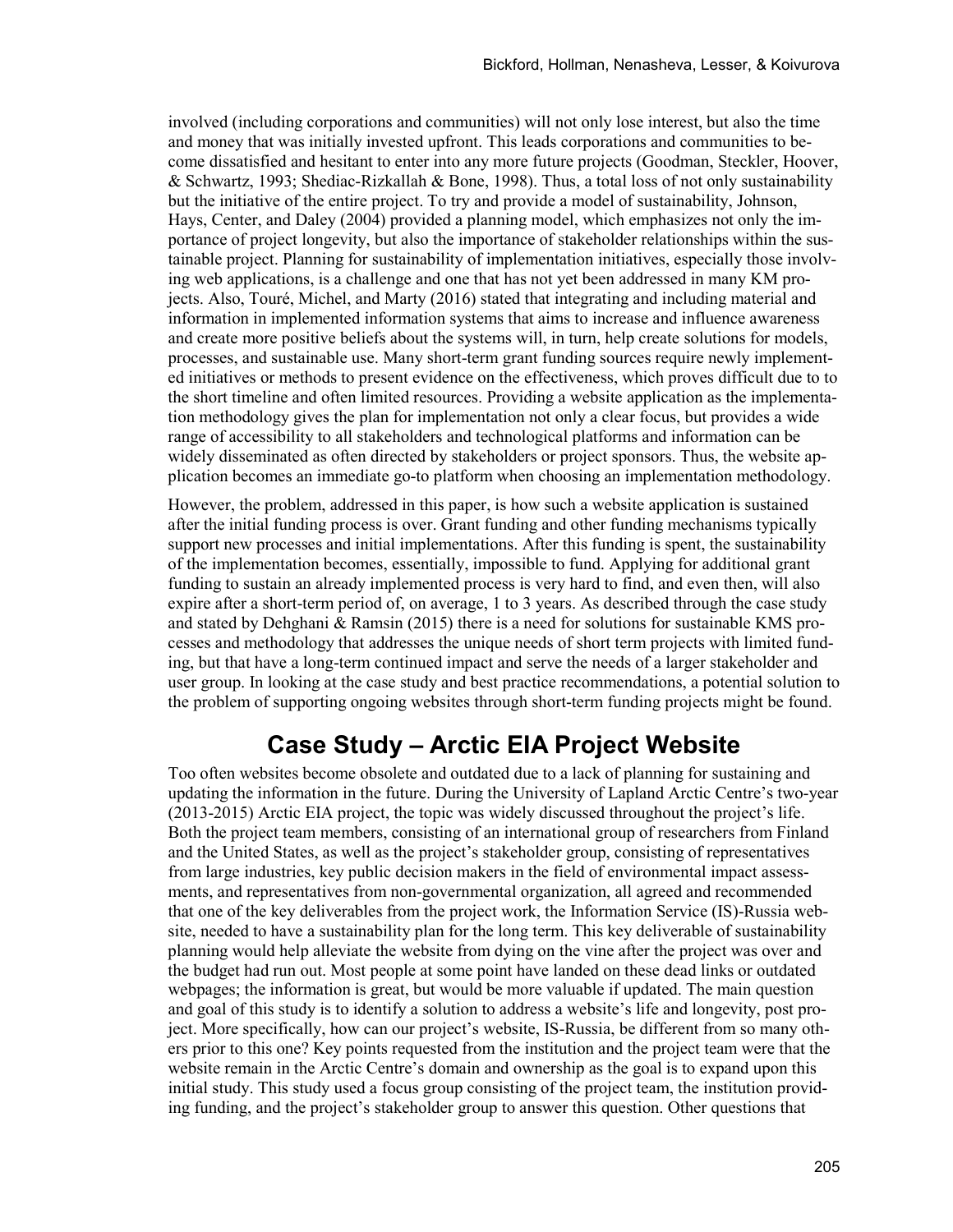needed to be answered and addressed here are the following: Who is the audience and users of this site? What do they need? How often will the site be used? These questions determine the viability of the site's longevity and define the need to keep such sites active, post project.

Through planning and end user feedback and recommendations, the project team identified key needs for the website. The site contains time-sensitive data, such as key contact information that is not widely available. Also, new regulations and laws impacting the EIA process and system will need to be monitored and added to the site as those become relevant in the six regions the original project study covered (Bickford et. al., 2015).

Recommendations and wishes from both the project team and the stakeholders for the future of the current IS-Russia website were collected and analyzed. Information and feedback was collected through direct feedback at project specific seminars and meetings, as well as through the feedback webpage which was posted on the website. For example, stakeholders requested that the well-received initial IS-Russia website be used as a model for the creation of similar websites for the other seven (7) Arctic countries as the information collected does help lower the market entry barrier. The market entry barrier was lowered by providing key information on the website about the EIA projects and decision makers for the regions. The stakeholders also requested that new pages and updates should be continually added to keep the market entry barrier low.

Based on the analysis of the requests, suggestions, and feedback, five different options for the website's sustainability plan are identified. These five different options were all created around the key theme of providing the site and its end users a longer-lived, current, website and service. Each option is identified and described along with the pros, cons, and identified risks, which helps answer the initial question of how to plan for sustainability of simple KMS through websites during a temporarily funded project.

#### *Option 1: Charge a Fee for Site Content or to Advertise on the Site*

The first option identified to address the issue of website sustainability into the future was to charge a fee for site content or to advertise on the site. The reasoning behind this solution was the fact that this would allow the institution, or the owner of the website, to generate funds to hire the required staff to maintain the website as needed. Within this option, as the website was created as a free, open access site, the most likely solution that would still fulfill the mission of the site, but also address the needs of the host institution, would be to simply charge a few for advertising on the site. Initially this could be done on an annual basis to assure that all contact information and regulations are up to date. The information collected for the IS-Russia website's content was done in person through six fact-finding trips in the regions of interest in Northwestern Russia. These trips established key business relationships while collecting the needed information. In Russia, fact-finding must be done through a very formal network as the country ranks very high on Hofstede's cultural dimensions in regards to power distance and uncertainty avoidance (Bickford et. al., 2015). The pros of this option are that the website ownership remains with the Arctic Centre, the initial creator of the website, and that the funds generated would also go to offset overhead costs for the institution. One major con of this option is that hiring the specialized personnel required to obtain the information needed of the website could be very challenging. This challenge arises when someone attempts to assess the laws and regulations and locate the key individuals and their contact information for those involved the EIA process in Russia. In addition, this option would go against the original project plan where the aim of the project was to create a free, open-access website. The risks associated with this option are that the amount of funds generated through advertising would not cover the site fee or the salary for the specialized personnel required for the site's annual maintenance.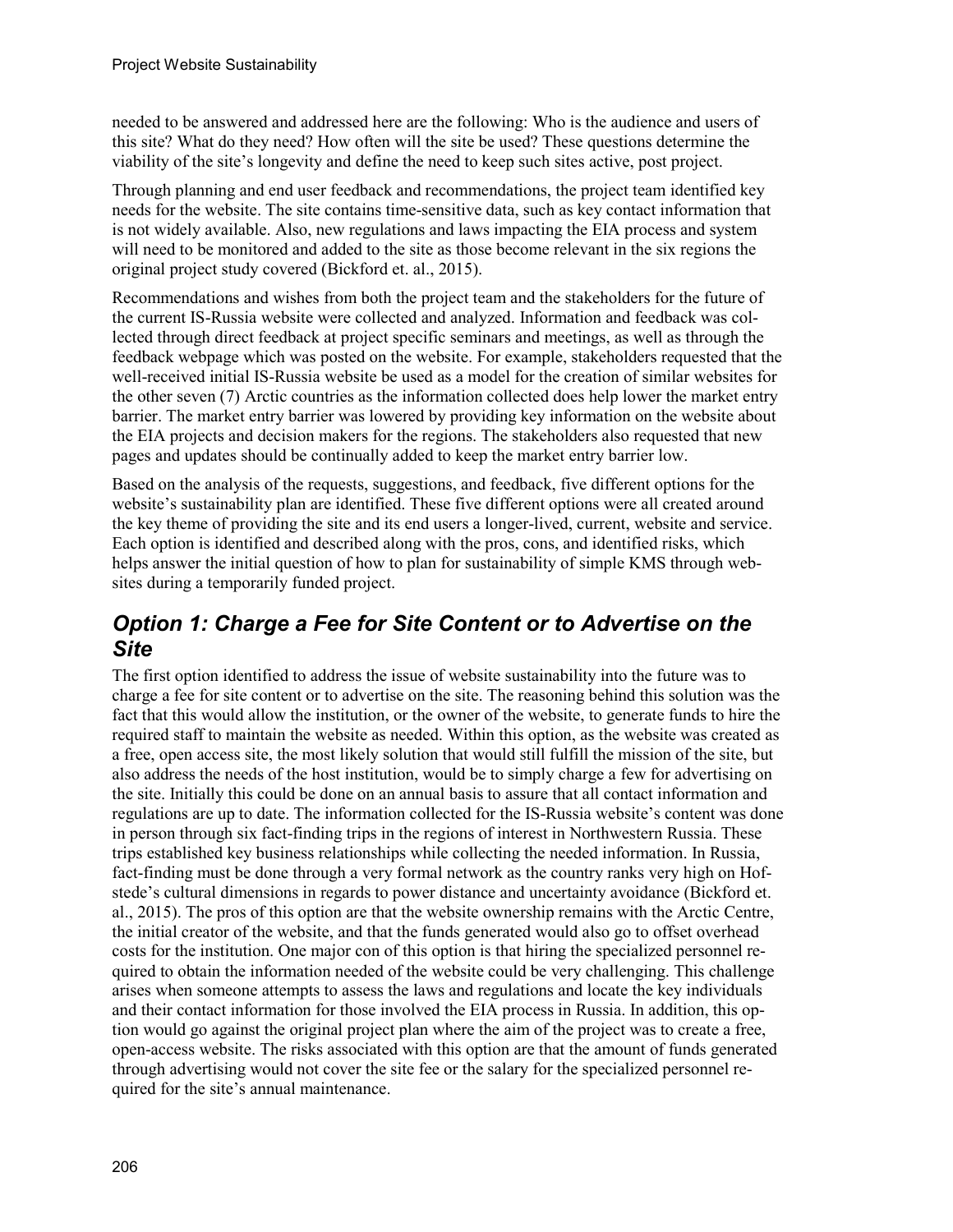#### *Option 2: Research-for-contract Model*

This option builds upon a case study business model tested during the Arctic EIA project (2013- 2015) as well as a framework for assessing and managing the university technology business incubator (UTBI) as a tool for new venture creation (Mian, 1997).

During the project a key member of the stakeholder group requested a special case study report, about how their specific business would be impacted by the EIA legislation if they chose to grow their business in the region in question. This case study is posted as an example on the Arctic EIA website (IS-Russia, 2015). Within this research-for-contract model, this specialized case study research would be offered as a paid service and the funds generated would provide the required budget to hire on personnel to update and maintain the website into the future. The stakeholders and other interested parties would request specialized services and analysis of the research team and Arctic Centre in regards to information for decision making for their respective business strategies. The case studies and applied business research for the clients would be conducted on a contract basis, and thus funds would be generated for the researchers conducting the specialized data collection and analysis. These fees could also serve to offset overhead for the institution, which is taking on the initial website's maintenance. The website could then continue to serve as a portal for the business requests. Following project management theory and as suggested in the original project's business model and in the case of most temporary projects, the deliverables and future plans should be planned prior and during the current projects execution (Haugan, 2010). The research-for-contract model operates as a perfect example of a long-term roadmap deliverable by providing continued services for companies that need additional research in regards to the process or impacts of EIAs in the Arctic. The sustainability of the research-for-contract model is already vetted through the need for the established case study and the impact that the EIA has on a company's business decisions and strategies. The pros of this option are that the website's ownership would remain with the Arctic Centre, where a connection with the stakeholders has already been established. The site and the established professional business network would provide the opportunities for continued work and projects for the Arctic Centre as well as a potential for collaborative projects and business opportunities in Finland and abroad. This option could also provide future project work for the original project team of the Arctic EIA project, thus supporting the Arctic Centre in multiple ways through research as well as potential future contract work. Some of the cons of this particular option include the hiring of the specialized personnel to assess the laws and regulations and locate the contact information for the people in the EIA process in Russia. Since this is such a specialized field, the personnel may be difficult to find. Also, the newly established IS-Russia website or even the new research-for-contract model proposed may not generate enough funds.

### *Option 3: Crowdfunding: Secure a Group of Business Sponsors*

The third option identified to address the project website's sustainability issue is to identify and secure a group of organizations willing to sponsor the site. This sponsorship would entail updating and maintaining the website for a certain period of time. By identifying a group of businesses willing to sponsor the site, not only would the required funding would be provided, but this would also prove that the business supports and values the website and information provided. Through this sponsored business group approach, the businesses would provide foundational funding for the purpose of not only maintaining the website but also strategizing on ways for the website to pay its own way. This option is similar to crowdfunding and could provide the needed financial support required for the maintenance of the site after the life of the project. Crowdfunding is defined as a method where an entrepreneur raises external financing from a large audience (the "crowd"), in which each individual provides a very small amount (Belleflamme, Lambert,  $\&$ Schwienbacher, 2014). In this option, the crowdfunding idea is flipped. The businesses become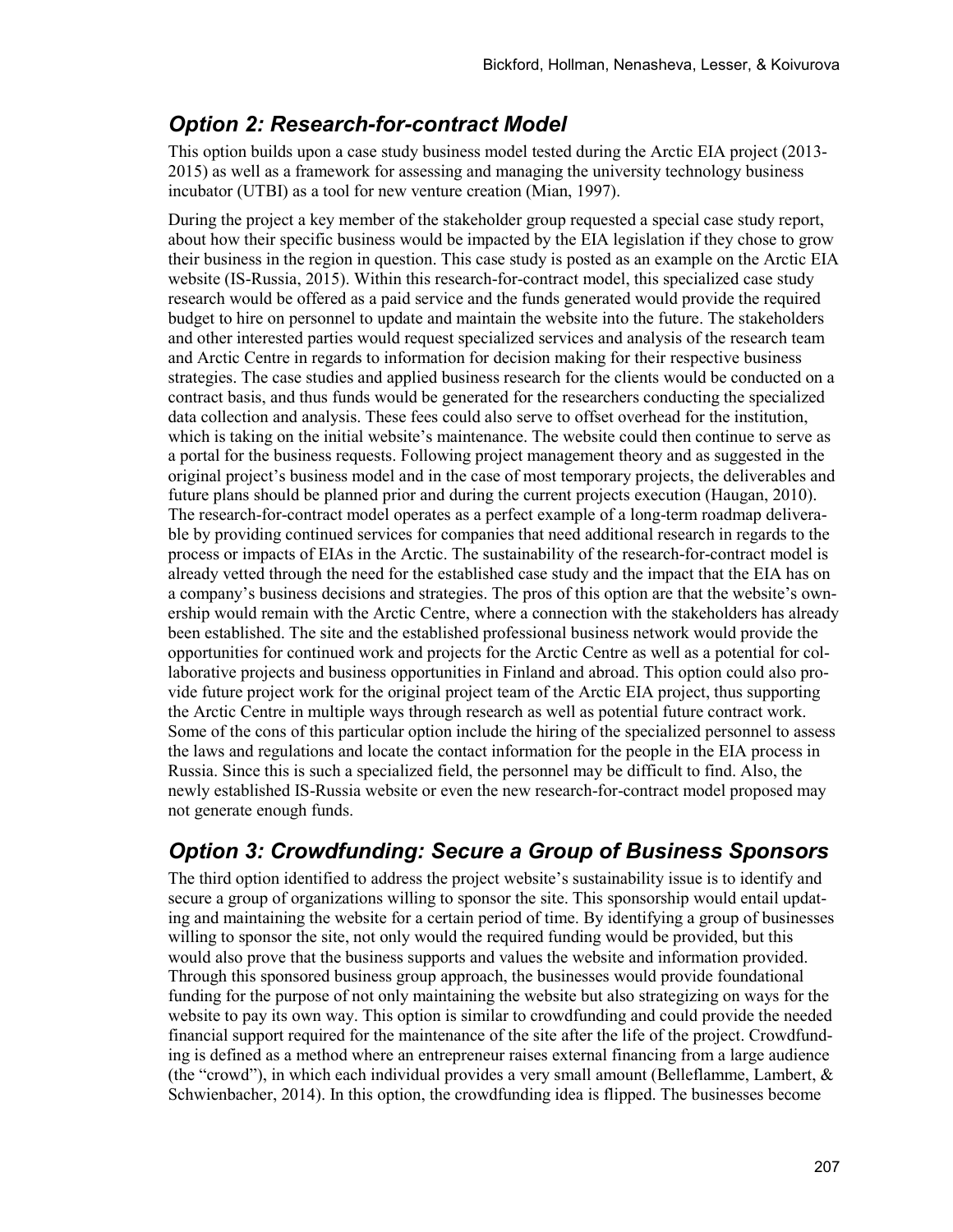the crowd, in which the funding is sourced, and the website becomes the entrepreneurial endeavor that needs funding. The pros of this crowdfunding option are that the website ownership remains with the Arctic Centre. However, as a part of the business sponsorship, the businesses involved would get name recognition and more marketing visibility on the website. Those providing support would also be able to advise the Artic Centre and have an inside track to research and development being done on the website project. Cons of the option include the hiring of the specialized personnel to assess the laws and regulations and locate the contact information for the people in the EIA process in Russia, which can be challenging. In addition, the fine line of input and buy-in from site sponsors must be managed to where sponsors must feel that their input is valid and used, but yet the website owners remain in control of the site and its content. This can also be considered a risk of this option. In addition, to the risk that not enough funds will be raised by sponsor organization/business and/or organizations/businesses.

# *Option 4: A New Project Proposal*

In the fourth option, the model is to create a new project proposal using the initial EIA website as a pilot endeavor. The new project proposal would seek to create additions to the initial site by asking for an extension on temporary funding from the Arctic. This proposal could have either an academic research focus or an applied research focus directed at a stakeholder or group of stakeholders that have a need and use for such a website tool. There are many more businesses interested in pursuing projects that will require an EIA in other Arctic countries. The reasoning for this option is that the Arctic Centre is a world-renowned research center focused on being the information hub. Thus, projects that involve the Arctic—particularly within the realm of innovative research, networking, and entrepreneurship—are projects that are of keen interest for the Centre. Since this builds on expertise through an already established EIA Arctic project with a known stakeholder group, the aim of the project proposal would be to expand the website gathering a more comprehensive look at EIA information, using the IS-Russia as a model. This makes sense for many of the Arctic countries and fits well into the scope and mission of the Arctic Centre itself. This option also fulfills the Arctic EIA project sponsor's, the Finnish Funding Agency for Technology and Innovation (Tekes), aim of funding projects that answer a direct need from businesses and offers a tangible deliverable for the end-users or stakeholders of projects (Tekes, 2015). The identified pros of this option for the website's sustainability are that the website ownership remains with the Arctic Centre, which has been established as highly necessary. The option also opens the door for new research opportunities by creating a clear methodology of using websites to provide EIA information and establishing a clear system to do so. This option also maintains and grows networking opportunities for the project team, the Arctic Centre and its vast international network of stakeholders that has been established in this strategic project. The cons include the fact that the proposed option could be a temporary solution because there are only a finite number of Arctic countries that need an EIA website to overcome a market entry barrier. After this finite number is exhausted, the funding will also stop. The next project, if funded, will have the same issue of planning for the now improved and grown website after the project and its funding is over. Risks for this proposed option include the unknown source and amount of funding for a new project as these are not guaranteed and may take time to secure.

# *Option 5: Addition to Job Requirements*

The fifth identified option is that the website's maintenance work would be added to a current or future job description. For example, the departments that most often have interns would add the website's updating and maintenance to the intern's workload. An intern is a rotating position, most often for 6-12 months, but the collecting and updating the current website's content could be simplified and assigned as the intern's task. Other variations within option 5 would be to include the duties and tasks into the Centre's website manager or coordinators' jobs, as they are the ones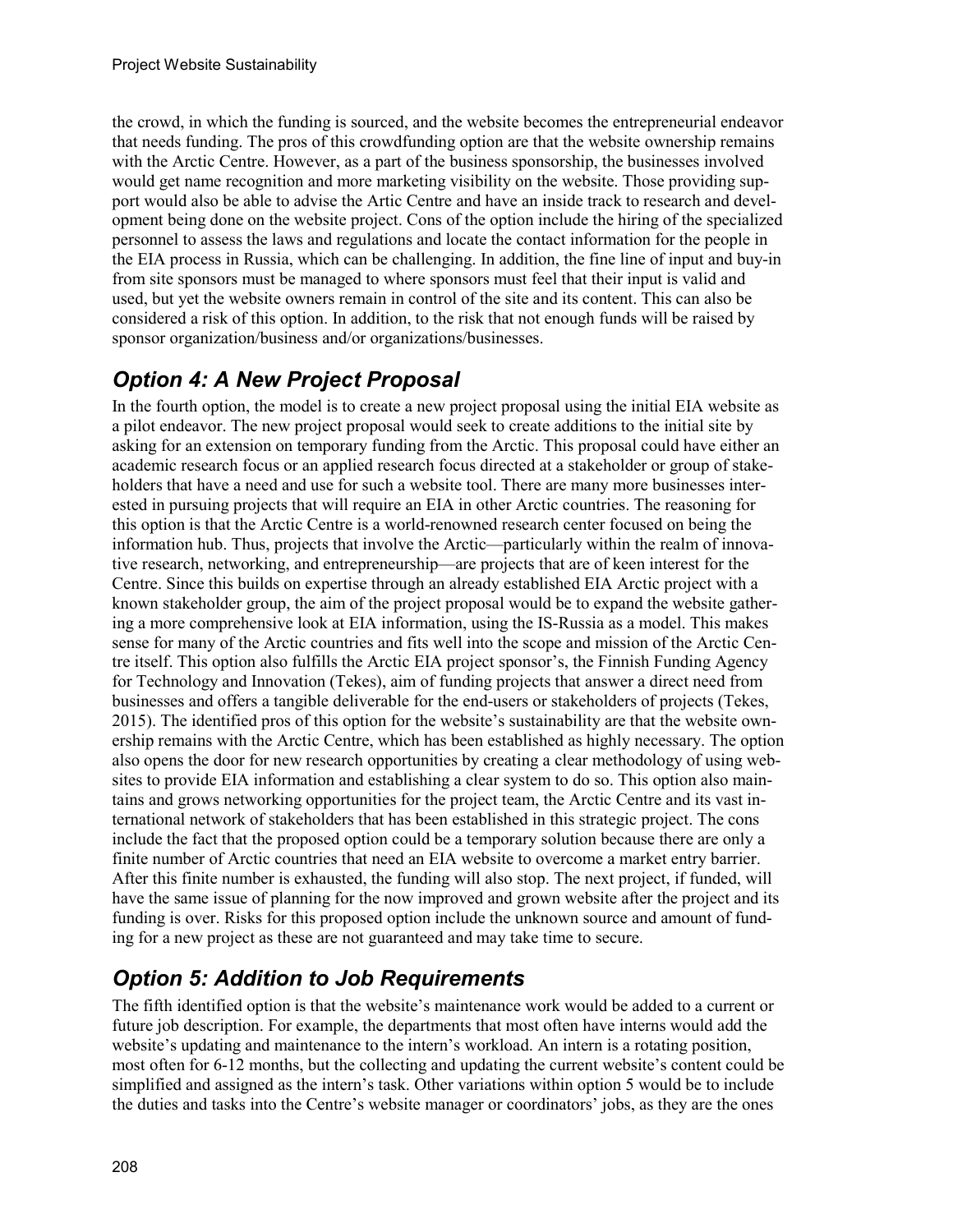who routinely check the Arctic Centre's and University's pages. The reasoning behind this option is that the Arctic Centre already employs a steady stream of interns. More specifically, the department of The Northern Institute for Environmental and Minority Law (NIEM) within the Artic Centre, where the initial Arctic EIA project work was conducted, could include the website's maintenance into every intern's required tasks for the duration of their employment at the institute since the field is similar and familiar to those students. The pros of this option are again that the website's ownership remains with the Arctic Centre and the intern would gain valuable in business research. A highly motivated intern may even find new opportunities and projects for the department, or even the Arctic Centre. This would be a way to provide an intern with real world, hands-on experience in the legal, business, and technology fields. The noted cons of this option are that the interns may not have the capabilities or expertise required to collect the information required for the site and the cost of an intern's time spend on the website will need to be covered (one month) by the project, department, or institution. The other hidden cost is the needed travel that may be incurred to collect the contact information through Russia's formal network. The risks of this option are that there may be a period when there aren't any interns in the NIEM department and the website again goes un-maintained. Another possibility is that the training needed for updating and maintaining the site is misplaced or not passed on correctly.

### **Recommendations**

The issue of website sustainability is a relevant topic for all organizations that have websites. However, the time-sensitive, project-based website needs to be up-to-date and relevant during the project period. The issue of website life post project needs to be addressed at the planning and execution strategies of the project itself so that there is reasonable amount of time to match the solution for the project and organization. As stated by Touré et al. (2016), awareness and acceptance of the issue is the start of creating a solution for a revised process and method for sustainable KMS. In the Arctic EIA project case, the issue was addressed by developing five options that addressed the key issues identified by the project's researchers and stakeholders. The goal was to have the site hosted by the project organization, the Arctic Centre, and generate enough funds to cover the work load that is needed for the website on an annual basis. These solutions were developed and then presented to the project's team, steering committee, and large stakeholder group at the final steering as a part of the final project seminar held in December 2014. At this time, option four was ideal in combination with option five, as option four was in line with the mission of the host institution itself. However, with all things considered and due to time constraints the most feasible option at the time was option five with the efforts put into option four in the near future. Thus the solution was to add the tasks to the current website manager's routine maintenance. With this solution, the website would remain with the Arctic Centre, which was a crucial factor in creating the options, and required no additional funds or support at this time. However, the known risks of this option are the fact that the key contact data may not be updated in a timely manner, as this requires extensive work in the field in Russia. The original project researcher who created the website has volunteered time to update the contact information during the first year post project in order to gauge the frequency and time required for a continual process and develop a methodology that can then be passed on as instructions for the site's upkeep into the future. It is recommended that projects that create websites acknowledge the issue of the project and website lifecycle and create a plan to address the sustainability of information through a KMS and process that matches the mission and goals of the host organization.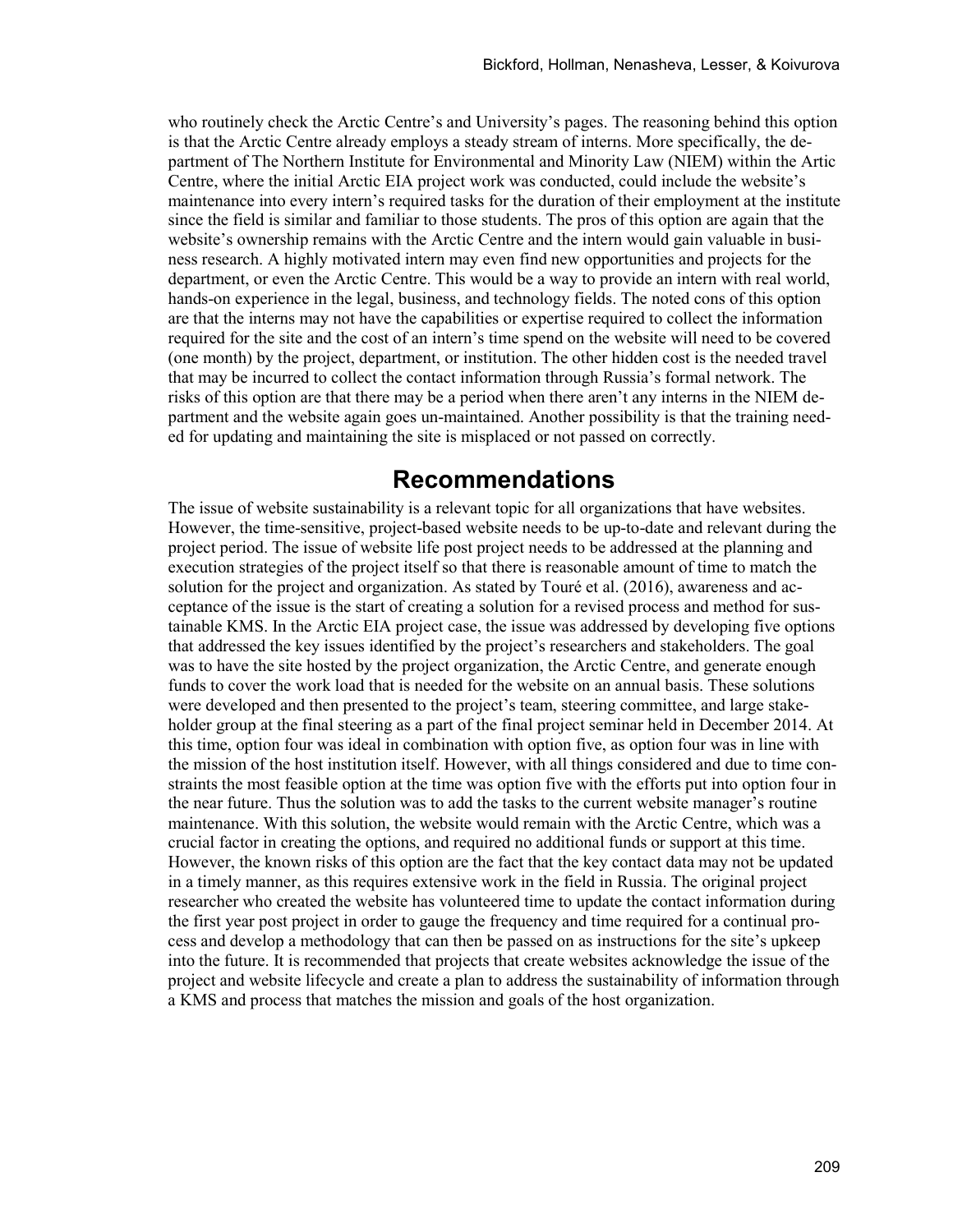### **Conclusion**

Websites become obsolete and outdated, especially in the project world where websites are often created through temporary endeavors, such as grant projects. Knowledge management and dissemination of results to a wider audience and stakeholder group is often done digitally through websites. These websites, during the life of the project, are easy to maintain, organize, and collect feedback from the intended target audience of the project. However, a lack of planning for the project's future, specifically post-project, during the project's initiation period may result in the information on the project website, such as results, to show up as dead links post project. Another consequence created with the deficiency in planning is the absence of site responsibility or ownership. In addition, these websites are often left available and accessible to the public post project and have relevant information, but, in majority of cases, it has become out of date. A practical case study assessment of the issue of project website sustainability is needed to identify key issues relevant to each unique project endeavor and its goals. If a project website's life, especially past the project's lifecycle, has been left unplanned it is more likely that the site will become outdated and contain dead links sooner than those that have addressed the issue in one way or another. The lessons learned from the case study approach of this paper provide the base for the recommendations for future projects. It has been found that awareness of issues is a crucial starting point in developing a sustainable KMS and planning for a website's lifecycle. Five options for website sustainability are suggested as examples of how issues of project website sustainability in future projects can be addressed. Successful implementation of the current solution will be addressed annually via testing the websites information for accuracy. Based on the case study, it is recommended that each project and project team conduct additional research into their particular end-user and funder/sponsor needs, goals, and demands for their website and through this process address issues of the sites purpose and usefulness pre-, during, and post- project so that the option that has the best fit for that particular project can be selected.

# **References**

- Alavi, M., & Leidner, D. E. (2001). Review: Knowledge management and knowledge management systems: Conceptual foundations and research issues. *MIS Quarterly*, *25*(1), 107-136.
- Auer, S., Lehmann, J., Ngomo, A. C. N., & Zaveri, A. (2013). Introduction to linked data and its lifecycle on the web. In *Reasoning Web. Semantic technologies for intelligent data access* (pp. 1-90). Springer Berlin Heidelberg.
- Belleflamme, P., Lambert, T., & Schwienbacher, A. (2014). Crowdfunding: Tapping the right crowd. *Journal of Business Venturing, 29*(5), 585-609.
- Bickford, S., Nenasheva, M., Kankaanpaa, P., Koivurova, T., & Hlavnicka, A. (2015). Online information system – Russia aims to ease the environmental impact assessment (EIA) market entry barrier into northwestern Russia. *Communications of the IBIMA, 2015*. doi:10.5171/2015.185611
- Bomberger, A. (2016). The complexities of community-based websites. *Metropolitan Universities*. *26*(2), 185-199.
- Clark, B. (2010). The effects of government, academic, and industrial policy on cross-university collaboration. *Science and Public Policy, 37*, 314–330.
- Dehghani, R., & Ramsin, R. (2015). Methodologies for developing knowledge management systems: An evaluation framework. *Journal of Knowledge Management, 19*(4), 682-710.
- Drucker, P. (1990). *Managing the non-profit organization: Principles and practices*. New York: Harper.
- Gellersen, H. W., Wicke, R., & Gaedke, M. (1997). WebComposition: An object-oriented support system for the Web engineering lifecycle. *Computer Networks and ISDN Systems, 29*(8), 1429-1437.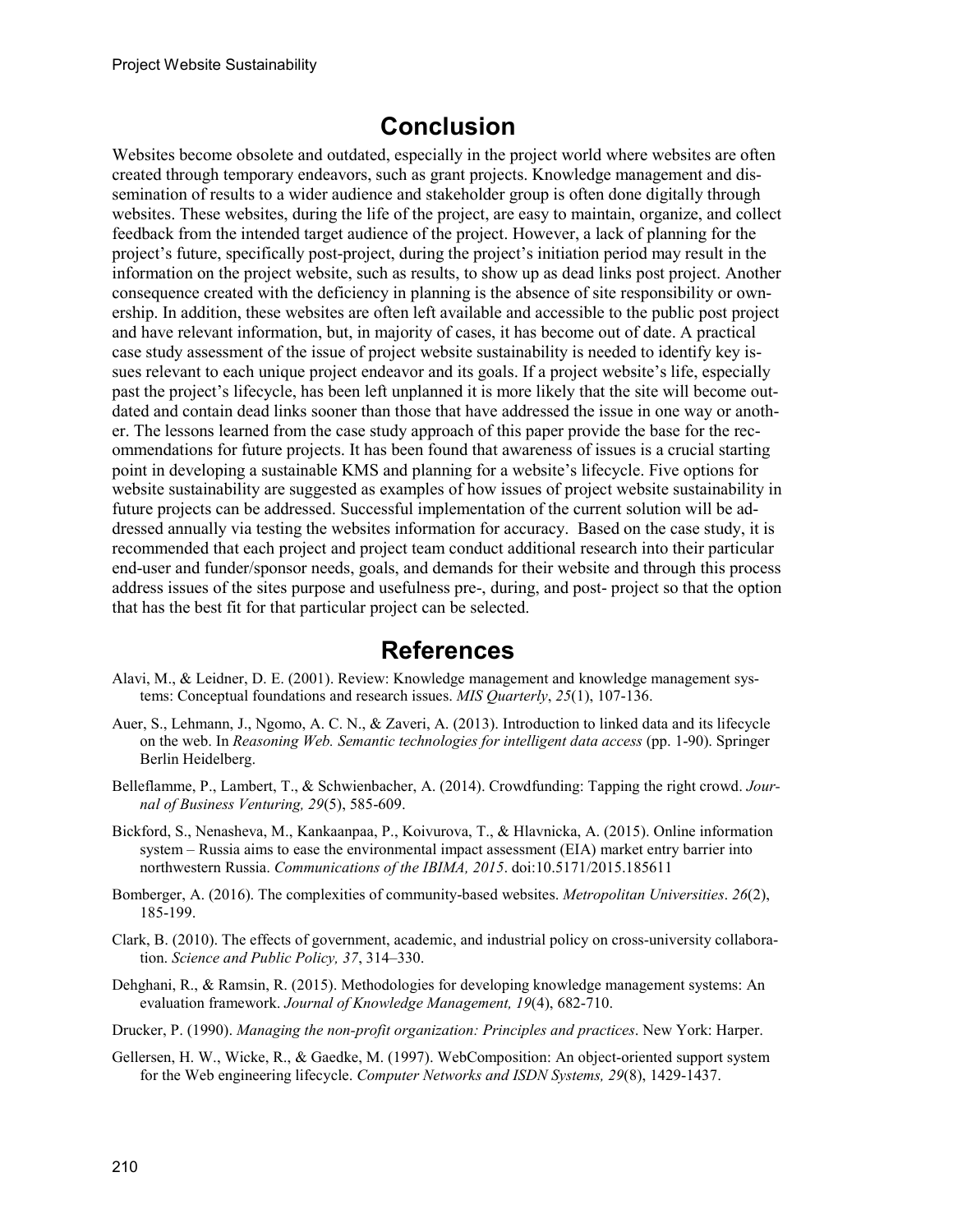- Geisler, E., & Wickramasinghe, N. (2015). *Principles of knowledge management: Theory, practice, and cases*. Routledge.
- Goodman, R., Steckler, A., Hoover, S., & Schwartz, R. (1997). Mobilizing organizations for health enhancement. In K. Glanz, F. Lewis, & B. Rimer (Eds.), *Health behavior and health education: Theory, research and practice* (pp. 287-312). San Francisco: Jossey-Bass.
- Greenberg, J., & MacAulay, M. (2009). NPO 2.0? Exploring the web presence of environmental nonprofit organizations in Canada. *Global Media Journal, 2*(1), 63-88.
- Griffiths, K. M., & Christensen, H. (2005). Website quality indicators for consumers. *Journal of Medical Internet Research*, *7*(5).
- Hall, G., & Hord, S. (2001). *Implementing change*. Boston: Allyn & Bacon.
- Haugan, G. T. (2010). *Project management fundamentals: Key concepts and methodology*. Vienna, Virginia: Management Concepts Inc.
- IS-Russia. (2015). Information Service Russia. [Online] [www.arcticcentre.org/RussianEIA](http://www.arcticcentre.org/RussianEIA)
- Johnson, K., Hays, C., Center, H., & Daley, C. (2004). Building capacity and sustainable prevention innovations: A sustainability planning model. *Evaluation and Program Planning, 27*(2), 135-149. Doi:10.1016/j.evalprogplan.2004.01.002
- Mansfield, H. (2012). *Social media for social good: A how-to guide for nonprofits*. New York: McGraw Hill.
- McMahon, D., Seaman, S., & Buckingham, J. (2011). Nonprofit adoption of websites and website types. *Journal of Marketing Development and Competitiveness, 5*(6), 43-50.
- Mian, S. A. (1997). Assessing and managing the university technology business incubator: An integrative framework. *Journal of Business Venturing, 12*(4), 251-285.
- Nenasheva, M. (2014). *A company specific case study on Russian environmental impact assessment (EIA)*. Retrieved from<http://www.arcticcentre.org/loader.aspx?id=b03b5722-0df7-4fee-b508-0bac3fa4d7fb>
- Narin, F., Hamilton, K. S., & Olivastro, D. (1997). The increasing linkage between U.S. technology and public science. *Research Policy, 26*(1997), 317-330.
- Olsina, L., Godoy, D., Lafuente, G., & Rossi, G. (1999). Assessing the quality of academic websites: A case study. *New Review of Hypermedia and Multimedia*, *5*(1), 81-103.
- Pastore, S. (2006, August). Web content management systems: Using Plone open source software to build a website for research institute needs. In *Digital Telecommunications. 2006. ICDT'06. International Conference on* (pp. 24-24). IEEE.
- Pawlowski, J. M., & Bick, M. (2015). The global knowledge management framework: Towards a theory for knowledge management in globally distributed settings. *Leading Issues in Knowledge Management*, *2*(2), 134.
- Pluye, P., Potvin, L., & Denis, J.-L. (2004). Making public health programs last: Conceptualizing sustainability. *Evaluation and Program Planning, 27*(2), 121-133. doi: 10.1016/j.evalprogplan.204.01.001
- Salojarvi, S., Furu, P. & Sveiby, K. (2005). Knowledge management and growth in Finnish SMEs. *Journal of Knowledge Management, 9*(2), 103-122.
- Shediac-Rizkallah, M. & Bone, L. (1998). Planning for the sustainability of community-based health programs: Conceptual frameworks and future directions for research, practice and policy. *Health Education Research, 13,* 87-108.
- Tekes. (2015). *The Finnish Funding Agency for Technology and Innovation* [Online] <https://www.tekes.fi/en/>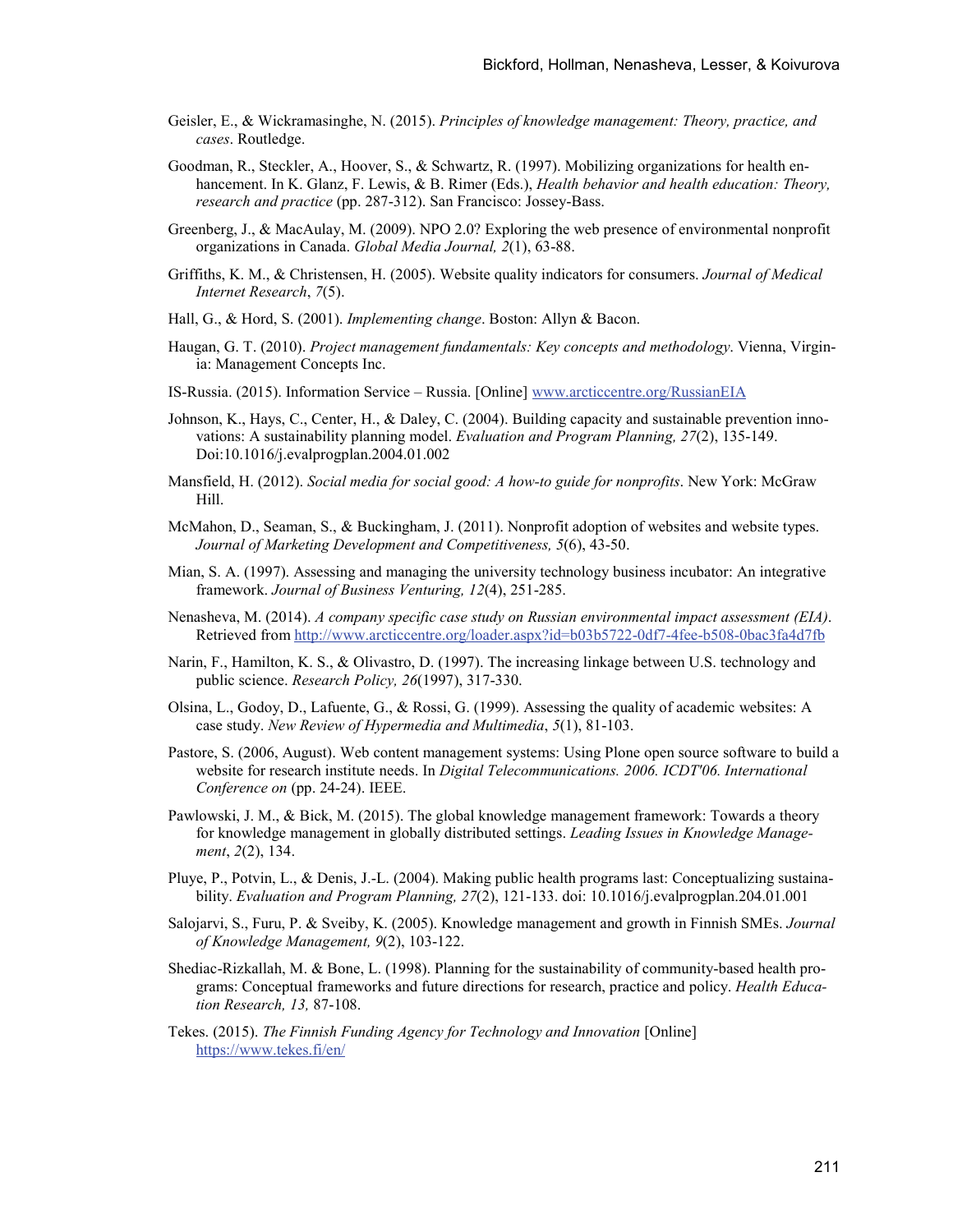- Touré, C., Michel, C., & Marty, J. C. (2016). *What if we considered awareness for sustainable knowledge management? Towards a model for self-regulated knowledge management systems based on acceptance models of technologies and awareness*. arXiv preprint arXiv:1601.08030.
- Vincent-Lancrin, S. (2006). What is changing in academic research? Trends and future scenarios. *European Journal of Education, 41*(2), 169-202.
- Vogel, A. L., Seifer, S. D., & Gelmon, S. B. (2010). What influences the long-term sustainability of service-learning? Lessons from early adopters. *Michigan Journal of Community Service Learning, 17*(1), 59-76.

Wilson, T. (2002). The nonsense of knowledge management. *Information Research, 8*(1), paper 144.



# **Biographies**

**Sonja H. Bickford, DBA, MBA**. Prior to her current appointment as lecturer in the industrial technology department at the University of Nebraska Kearney (UNK), Dr. Sonja H. Bickford was an Assistant Professor of Business at the University of Great Falls in Montana, as well as the Director of Study Abroad. She was also a key member of an international research project (Arctic EIA) that focused on assessing the modes of best practices of environmental impact assessments in the Arctic and the EIA market entry barrier into Northwestern Russia through the development of the Information Service - Russia.

Her research interests include rural and Arctic business practices, environmental impact assessments, international business cultures, social

impact assessments, corporate responsibility, cost benefit analysis, business models, and best practices.



**Angela K. Hollman, Ph D**, is an Assistant Professor of Information Networking and Telecommunications (INT) in the Industrial Technology Department at the University of Nebraska at Kearney (UNK). She has led multiple enterprise-level projects in her previous 10-year stint in the information technology (IT) industry as a manager of the networking team. She also currently co-owns a web applications company. Due to this multi-disciplinary background, her research frequently intertwines IT, cybersecurity, entrepreneurial and business aspects examining frameworks and theories that might move the needle to closer collaboration between these groups. Dr. Hollman has been teaching at UNK for the past 5 years.

She holds a doctorate degree in Educational Administration from the

University of Nebraska at Lincoln, as well as baccalaureate and master's degrees in Instructional Technology and Computer Science and Information Systems from UNK. She has also completed teaching certifications for networking and systems studies and holds several IT industry certifications.